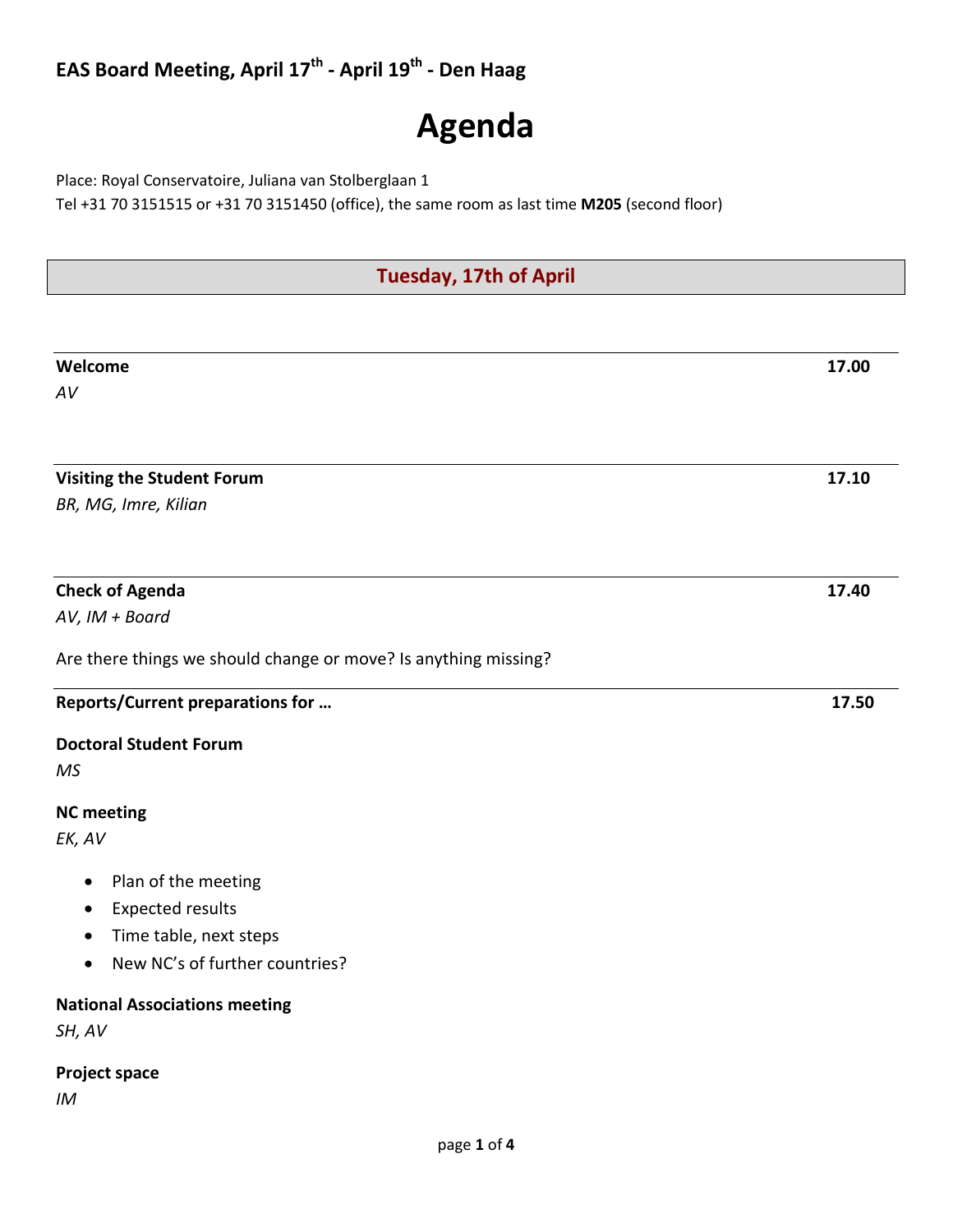# **Explanation of the conference program and other issues**

*AV*

## **Preparation of the meeting with Jeremy Cox (Wednesday noon)**

*AV + all*



|           | <b>Wednesday, 18th of April</b>                                                                         |       |  |  |
|-----------|---------------------------------------------------------------------------------------------------------|-------|--|--|
|           | <b>Culture Fund I</b>                                                                                   | 09.00 |  |  |
|           | AV, GS, IM, TdB                                                                                         |       |  |  |
| $\bullet$ | Individual statements of each board member on the bid                                                   | 45'   |  |  |
|           | Discussion on advantages/problems/calculations and content questions                                    |       |  |  |
|           | Roles and tasks of persons/ board members - effective working (in case we get the bid/ in case not): do |       |  |  |
|           | we need clearer agreements on tasks?                                                                    | 60'   |  |  |
|           | <b>Coffee break</b>                                                                                     |       |  |  |
|           |                                                                                                         |       |  |  |
|           | <b>Culture Fund II</b>                                                                                  | 11.15 |  |  |
| all       |                                                                                                         |       |  |  |
|           | If necessary: further information                                                                       |       |  |  |
|           | Time-plan                                                                                               |       |  |  |
|           | Decision on working packages                                                                            |       |  |  |
| $\bullet$ | Formulation of working packges(activities) in pairs                                                     |       |  |  |
|           | Lunch                                                                                                   | 13.00 |  |  |
|           | Sandwiches brought in                                                                                   |       |  |  |

During this lunch Jeremy Cox of AEC is visiting us and there will be talks about cooperation EAS/AEC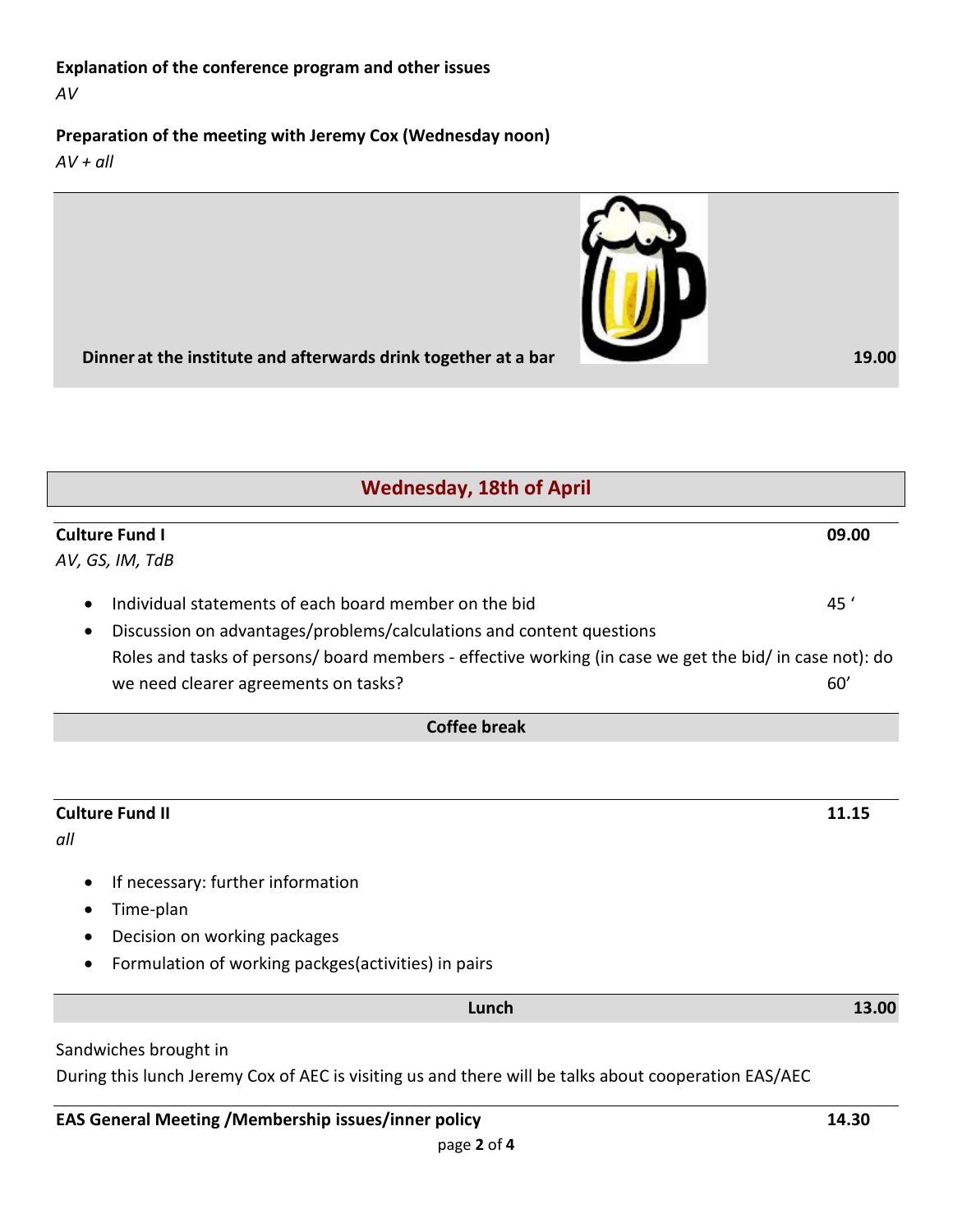#### **Planning of statements/reports of all board members** 20'

*AV, all*

#### **New regulations** 15'

*AV, IM*

#### **Institutional membership** 25'

*TdB, AV*

#### **Elections next year**

- We should think thoroughly about the next board since board members have to decide in the next months (soon) about their position and the consequences.
- Involvement of all board members
- Do we need a voting system in case we have more nominations than places in the board?
- How can we include/reach interested new people??

#### **EAS-Conference Concept**

- To what extent the host and EAS are responsible for the concept of Conferences / review board etc.
- Handbook *GK*

#### **Coffee break 15.45-16.15**

#### **Publications**

- Book series
- Editors
- Payment
- Responsibility
- Negotiations with the Confrerence host
- Where do we show all these thoughts? (Important when submitting papers or when thinking about hosting a conference)

#### **EAS policy towards NCs**

• Visibility on the website etc.

#### **EAS-Newsletter**

- Content
- How often?
- Means of benefit for members/institutional members…
- Who takes over the responsibility